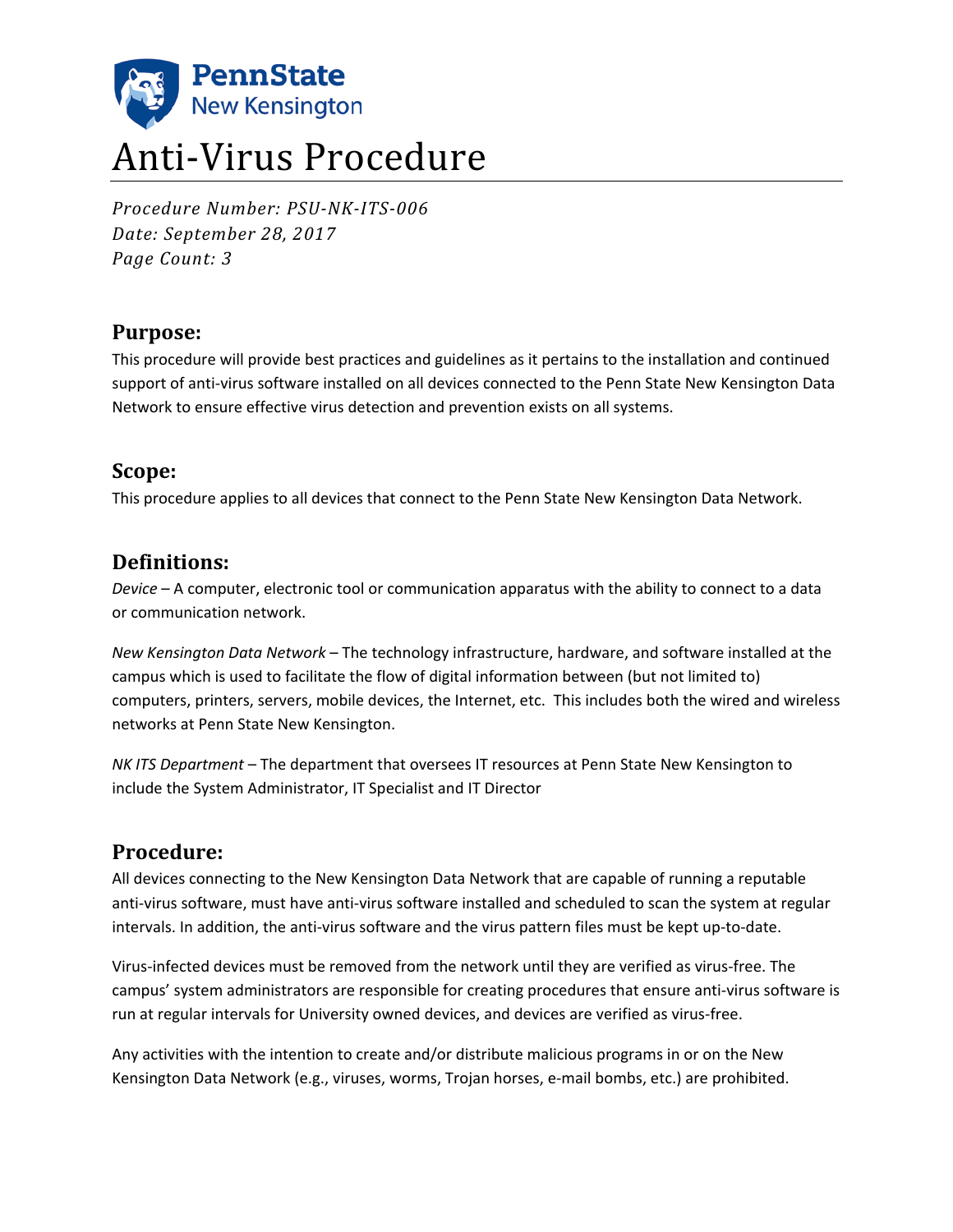

## **University Owned Devices (Faculty, Staff, and Computer Labs)**

- All University owned devices are required to have a managed anti-virus solution installed.
- Virus definition updates must be configured to install automatically.
- The anti-virus software configuration and status may only be changed by NK ITS Department personnel. Configuration changes by a system level user (limited user) are prohibited.
- Removing or disabling the anti-virus software by users other than approved NK ITS Department personnel is prohibited.

## **Non-University Owned Devices (Student and Visitors)**

- All Non-University devices that connect to the New Kensington Data Network are required to have a reputable anti-virus solution installed.
- Virus definition updates must be configured to install automatically.

#### **Recommended processes to prevent virus problems**

- Download and run the current University site licensed anti-virus software, which is available from the http://downloads.its.psu.edu for free.
- NEVER open any files or macros attached to an email from an unknown, suspicious or untrustworthy source. Delete these attachments immediately. Empty the mail applications trash to be certain they are completely deleted.
- Use caution when opening links contained in emails. Move your mouse over the link and verify that the text for the link matches the URL for the website.
- Avoid suspicious websites.
- Delete spam, chain, and other junk email without forwarding.
- Never download files from unknown or suspicious sources.
- Avoid direct disk sharing with read/write access unless there is a significant business requirement to do so.
- Always scan any media (USB Flashdrives, Portable Hard Drive) from an unknown source for viruses before using it.
- Back-up critical data and system configurations on a regular basis and store the data in a safe place (See Data Backup and Retention Procedure).
- If anti-virus software conflicts with other software that is installed on the device, contact the Information Technology Service department for assistance.